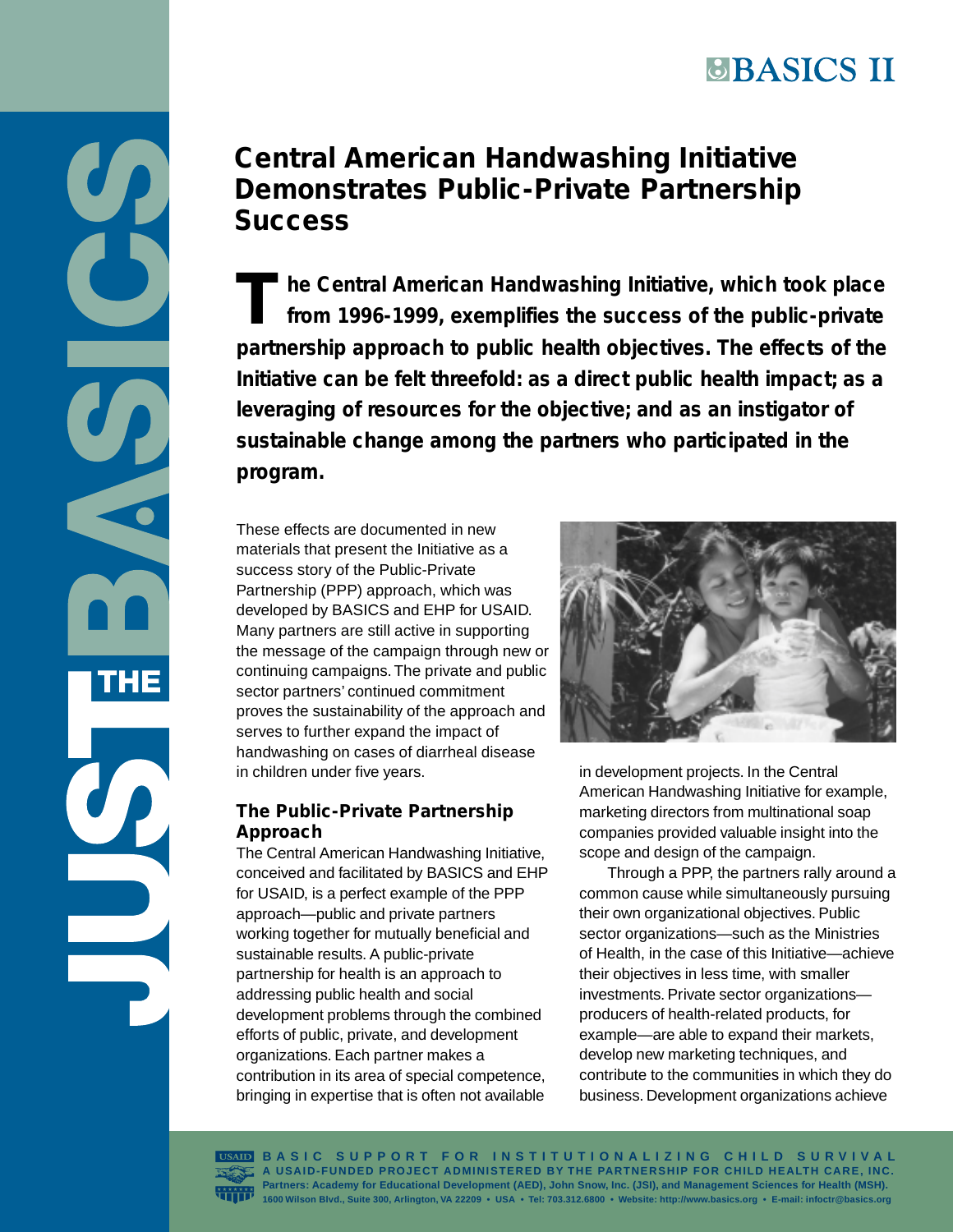their strategic objectives in collaboration with others groups, leverage new resources for public health, and gain experience with a highly feasible and sustainable approach to public health promotion. Most important, the targeted communities and populations benefit from improved health.

*"The unique benefit of partnerships between corporations and non-profit organizations is the ability to focus on a fundamental human need that has societal benefits of importance to both organizations and society as a whole."*

*— Diana Grina, Director, Personal Care Products, , Products,*

*Colgate-Palmolive*

In order to instigate such a partnership, there needs to be a catalyst: one organization that recognizes a need in public health and selects the particular problem to be addressed. In the case of the Central American Handwashing Initiative, the catalyst was USAID through BASICS and EHP, and the problem was the prevalence of diarrheal disease among children under five years in Central America. The partnership, which initially started with the catalyst team and the soap producers, consisted in its full development of the catalyst team, the ministries of health of the participating countries (Guatemala, El Salvador, and Costa Rica), four national and international soap companies, and a number of development organizations and NGOs.

### **The Nautilus Approach**

BASICS and EHP developed a strategy to the traditional PPP that has proven to be highly successful. The Central American Handwashing Initiative used the "nautilus" approach of 14 steps, beginning with the selection of the public health need and ending with the incorporation of evaluation results into the strategy of the partnership. This approach was created to be adaptable to specific programs. In the Handwashing Initiative, the public sector joined the effort after the regional advertising campaign was designed.

The nautilus approach is effective because it is a comprehensive strategy that includes four phases: conceptualization and development of the PPP;



planning and development of the campaign; implementation; and assessment and dissemination. These phases entail the creation and participation of a Task Force that guides and develops the work plan and campaign message as marketing information is assessed. The Task Force comprises representatives from the partnering organizations (development, public, private) and the catalyst. This step ensures the sustainability of the program by encouraging input from the public and private participants who will be



## **The Nautilus Approach**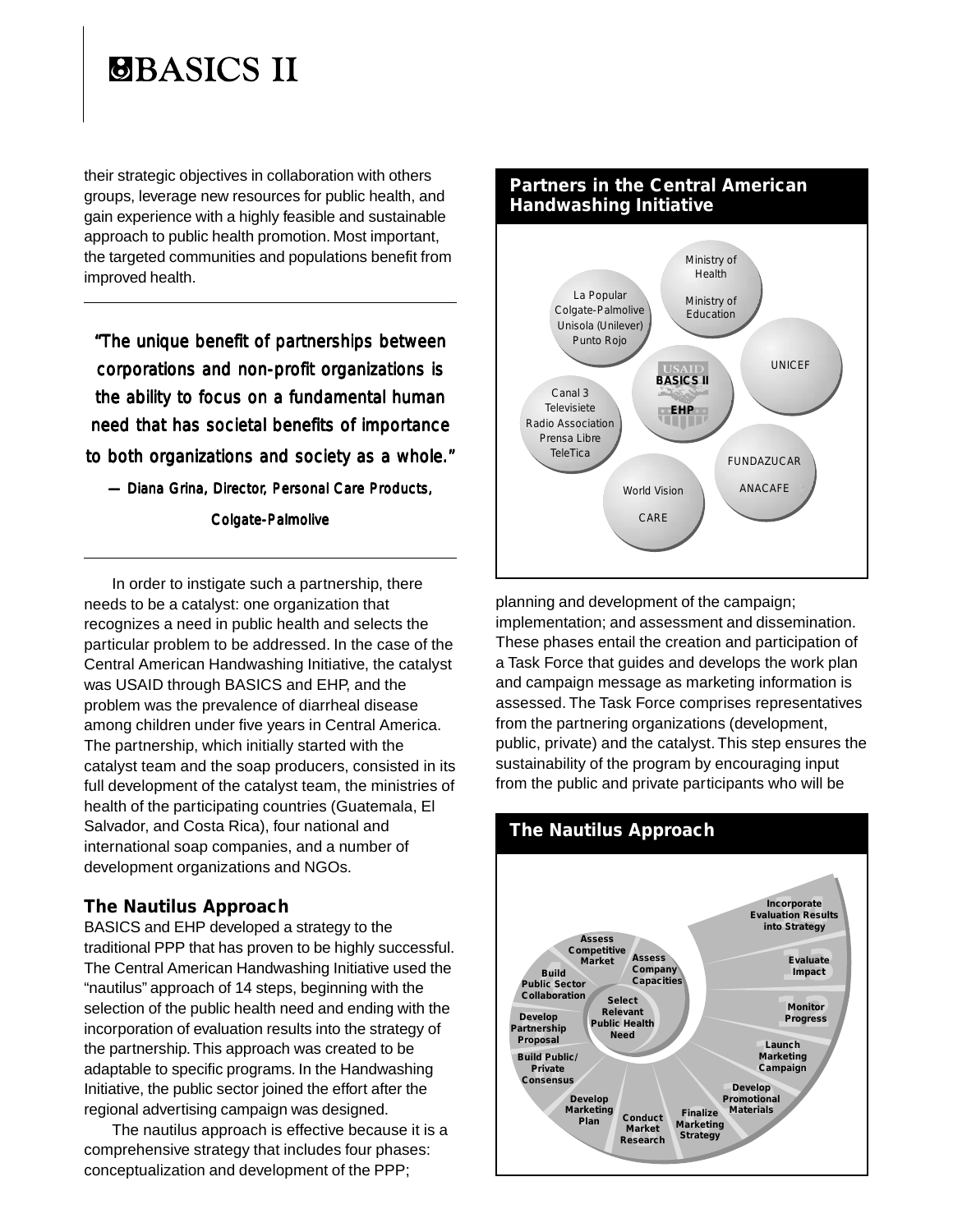incorporating the campaign's message into their product and program marketing designs. In the Central American Handwashing Initiative, the Task Force comprised marketing directors from the soap companies and the BASICS and EHP team.

### **As Simple as "1, 2 y 3"**

At the launching of the Handwashing campaign in March 1998, the promotional materials were used in a variety of settings by the partners. Generic campaign materials were either used outright by some of the soap companies who imprinted their label on the posters and advertisements, or the key messages were integrated into the promotional material designed for specific brands.

The message focused on motivating consumers—particularly low-income mothers—to wash their hands at appropriate times, using the correct technique. All materials, from radio and TV spots to brochures and health fair banners, contained the generic concept developed for the Initiative: "One, two, and three." This symbolized the three critical times and the three crucial aspects of handwashing technique, which were illustrated in the materials. The slogan of "I wash my hands for health" was also created by the Initiative and often incorporated into the promotional material.

Many local radio and television stations donated airtime and newspapers offered free space to run the sponsored advertisements. Public school systems distributed posters and handwashing kits that included coloring books and games developed by the soap companies. Development partners, such as World Vision and CARE, distributed posters, banners, brochures and tapes throughout the targeted regions. The partners also made appearances at community activities, such as market fairs.

## **PPP Impact on Public Health**

In the year before the Initiative (1995), diarrheal disease was the cause of 19 percent of under-five mortality in Honduras, 23 percent in Nicaragua, 20



percent in El Salvador, and 45 percent in Guatemala. Handwashing is among the four top measures to prevent diarrheal disease in children under five years. Looking at the impact of the Initiative on public health in these participating countries, there was a. 4.5 percent overall reduction in diarrheal prevalence in children under five years over the course of the intervention. Surveyors also found that 10 percent of all women surveyed from an "inadequate handwashing group" improved their handwashing behavior, and the percentage of mothers using the correct technique at all three critical times more than doubled.

Considering that one-fifth of all under-five mortality is attributable to diarrhea and that handwashing is not well recognized as a means to prevent diarrhea in many parts of the world, the

## **Times and Technique for Correct Handwashing Behavior**

#### *Three components of correct technique:*

- Wash both hands with water and soap.
- Rub hands together at least three times.
- Dry hands hygienically.

#### *Three critical times:*

- Before cooking or preparing food.
- Before eating or before feeding children.
- After defecating and after changing or cleaning babies.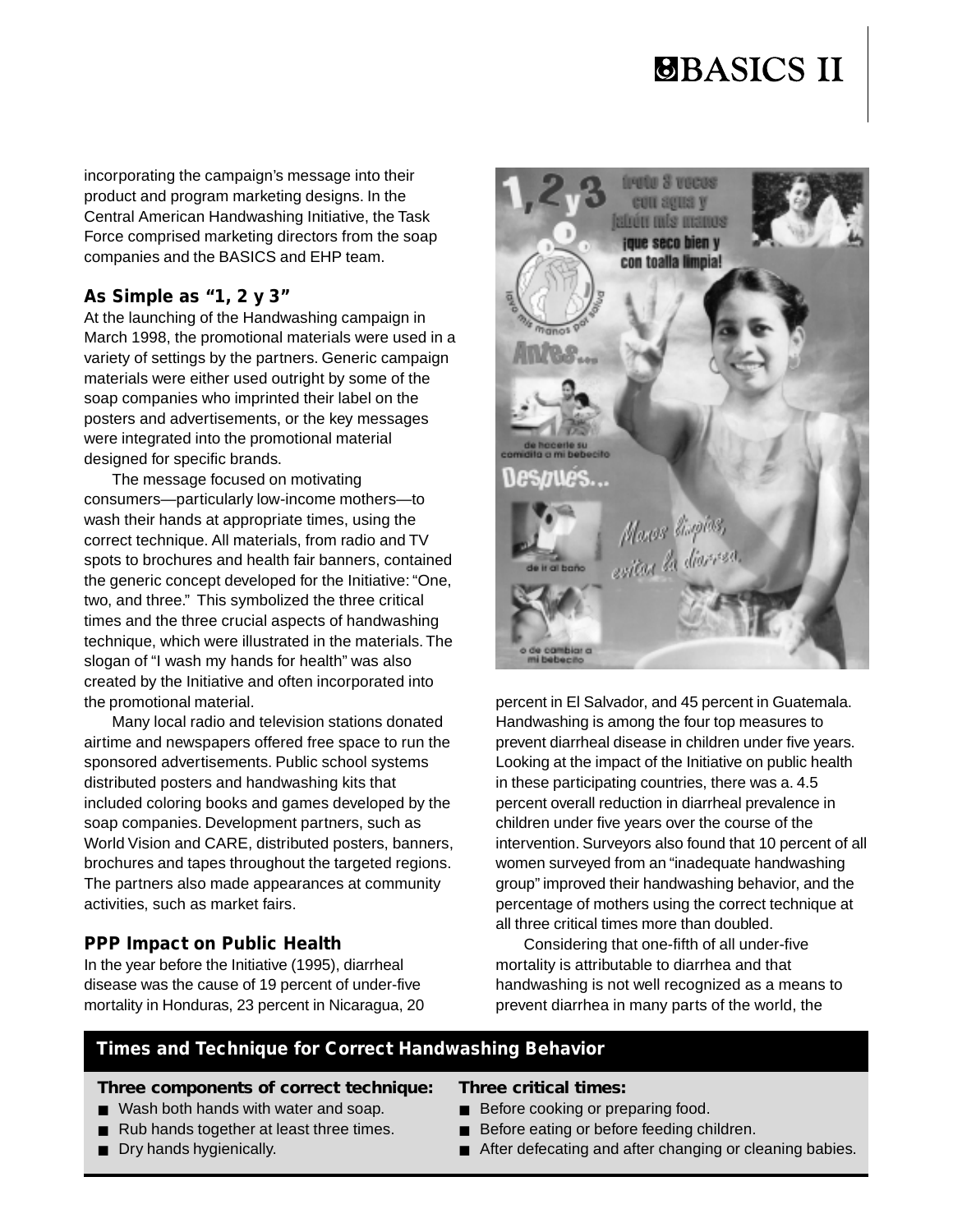# **SBASICS II**

## **Improvements in Handwashing Practice**



**Changes in mothers' handwashing practices after the 12-month campaign in Guatemala (n=1500). The number of mothers with "good" handwashing practices increased by over 30 percent from 1996 to 1999. The number of mothers using "optimal" handwashing practices more than doubled in that period.**

results of the Initiative are more than promising. The continued support of the program by the participating partners will ensure that the Initiative's impact will be sustained in the region.

### **Tapping Resources and Sustaining Change**

Just in the first year of the Central American Handwashing Initiative, the private sector investments to the campaign totaled nearly \$615,000, while the total initial investment from the catalysts over the four years of the Initiative was \$389,000. The private contributions prove that the PPP approach leverages resources to a level that the public and donor organizations otherwise may never see. Conversely, if it had not been for the catalysts' original investment, the private sector resources would never have been spent on a handwashing promotion.

Another vital effect of the PPP approach is a change in the perceptions of private and public partners on the value of public health objectives. The soap producers in Central America learned that while promoting their products, they could promote beneficial health behaviors, thereby also improving their image in targeted communities. Private companies also gain experience in working with

government bodies, such as Ministries of Health and Education, and build lasting relationships within those bodies. Due to its experience in the Handwashing Initiative, in 2000-2001 Colgate-Palmolive launched a school program targeting 450,000 children in Guatemala, El Salvador, Costa Rica, and Panama. The regional campaign used appropriated material to reach school children under the form of a friendly octopus cartoon character. The copy of the message used the same diarrhea prevention message of the "Lavos mis manos por salud" campaign.

Due to their positive experience in the Central American Handwashing Initiative, the public sector and other development partners have sustained their interest in the campaign and have launched and planned new programs. UNICEF/Guatemala incorporated the elements of the handwashing campaign into its ongoing community-level hygiene programs, and the Salvadoran MOH is collaborating with Unisola/Unilever and BASICS II/El Salvador to address child health problems in its country.



## **A Global Approach**

The Central American Handwashing Initiative demonstrates that the public-private partnership approach, developed by BASICS and EHP for USAID, is a highly effective model for encouraging private companies to recognize that public health objectives are compatible with business opportunities.